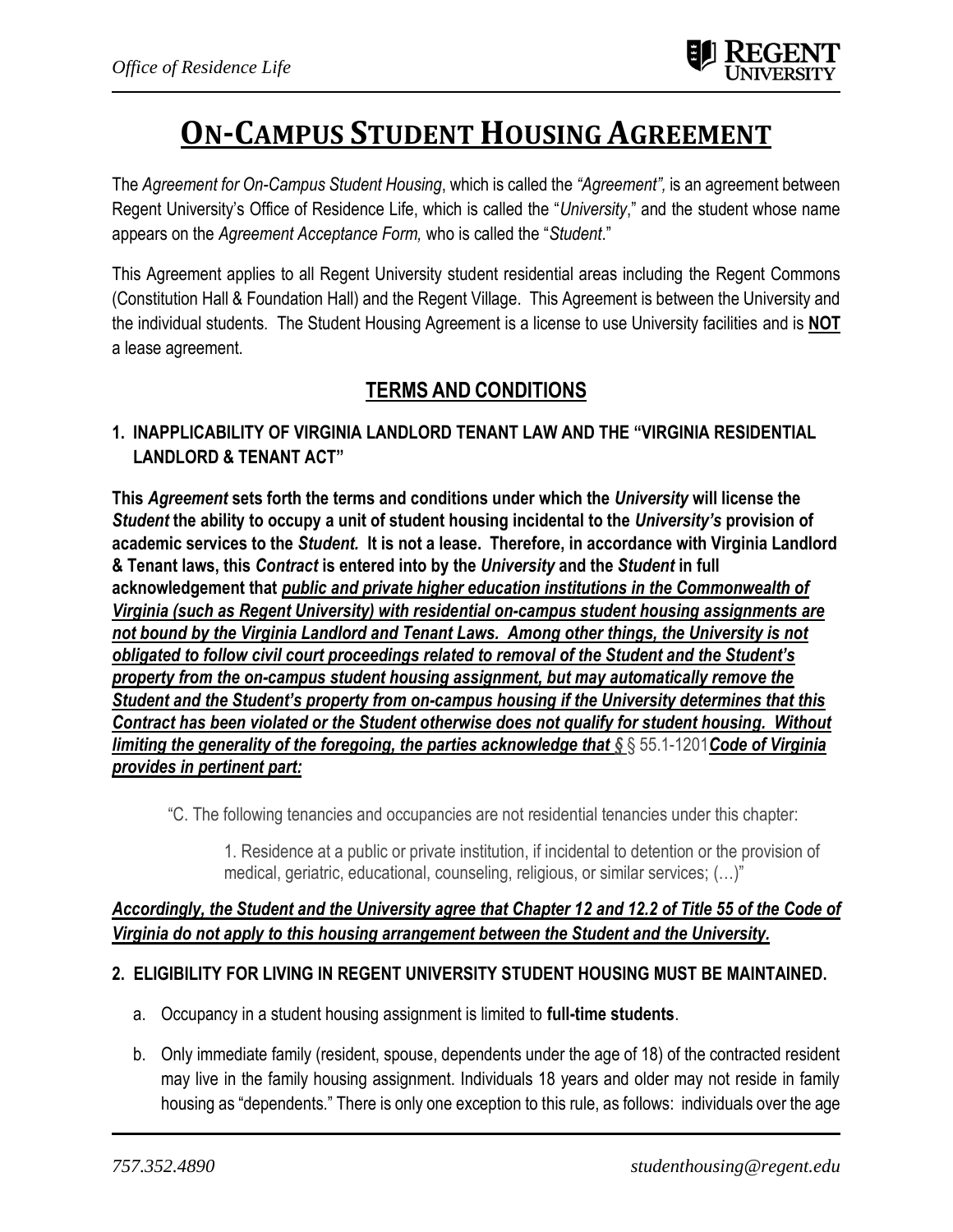of 18 may reside in the unit with their parent(s) if, and only if, they are enrolled in and attending high school or an institution of higher education. Any exception must be requested in writing to the Office of Residence Life prior to move-in. For purposes of this rule, the definition of "dependent" is an individual who may be claimed as a dependent on the tax return of the Regent University student who signs the agreement for the family housing assignment.

- c. The following documentation (when requested) must be provided to the Office of Residence Life before the housing agreement will be considered complete: marriage license, birth certificates of children, and where applicable in the case of divorced parents, papers proving custody of minor children. Tax returns may also be required to demonstrate that other residents are "dependents" of the student signing the housing agreement.
- d. Eligible students are defined as students officially admitted for attendance to at least one of the schools at Regent University, who are currently enrolled as full-time students for each academic semester that require classroom attendance, who have not been dismissed from Regent University for any reason, and who are making reasonable (full-time student status) progress toward completion of degree requirements, as determined by the Registrar of Regent University. Classroom attendance for a required residency in any degree program that is otherwise all online does not meet the eligibility requirement for residing in campus housing.
- e. Withdrawal from the *University*, less than full-time enrollment status or dismissal due to academic or judicial sanctions as a student at Regent University for any reason shall immediately terminate the *Student's* eligibility for living in on-campus student housing, but the *Student* shall nonetheless be liable for all student housing fees and other charges for the remainder of the then-current term. Upon such termination of eligibility, the *University* may terminate this *Agreement* immediately and require the *Student* and any immediate family to vacate the student housing assignment immediately.
- f. *Students* who have graduated are no longer eligible for student housing and their *Agreement* will terminate at the end of the term during which they graduate. This is applicable to both domestic and international students. The *University* may, in its sole discretion, extend the graduating *Student's Agreement* for one additional academic period upon receiving a written request for extension at least sixty days prior to the end of term during which the *Student* graduates.
- g. The University may, from time to time, reassign students to another housing assignment based on the needs of the University. Students whose family/dependent status changes after a housing agreement is complete may be required to provide the above-listed documentation in order to maintain their housing assignment.
- h. A student who becomes a full-time or part-time regular employee of Regent University, or is the spouse of a full-time or part-time regular employee of Regent University, is not eligible to reside in University owned and operated campus housing. This includes, but is not limited to, faculty, staff and administrators. Generally speaking, this policy does not apply to a Graduate Assistant or Student Worker who is employed by Regent University and who is also enrolled full-time as on-campus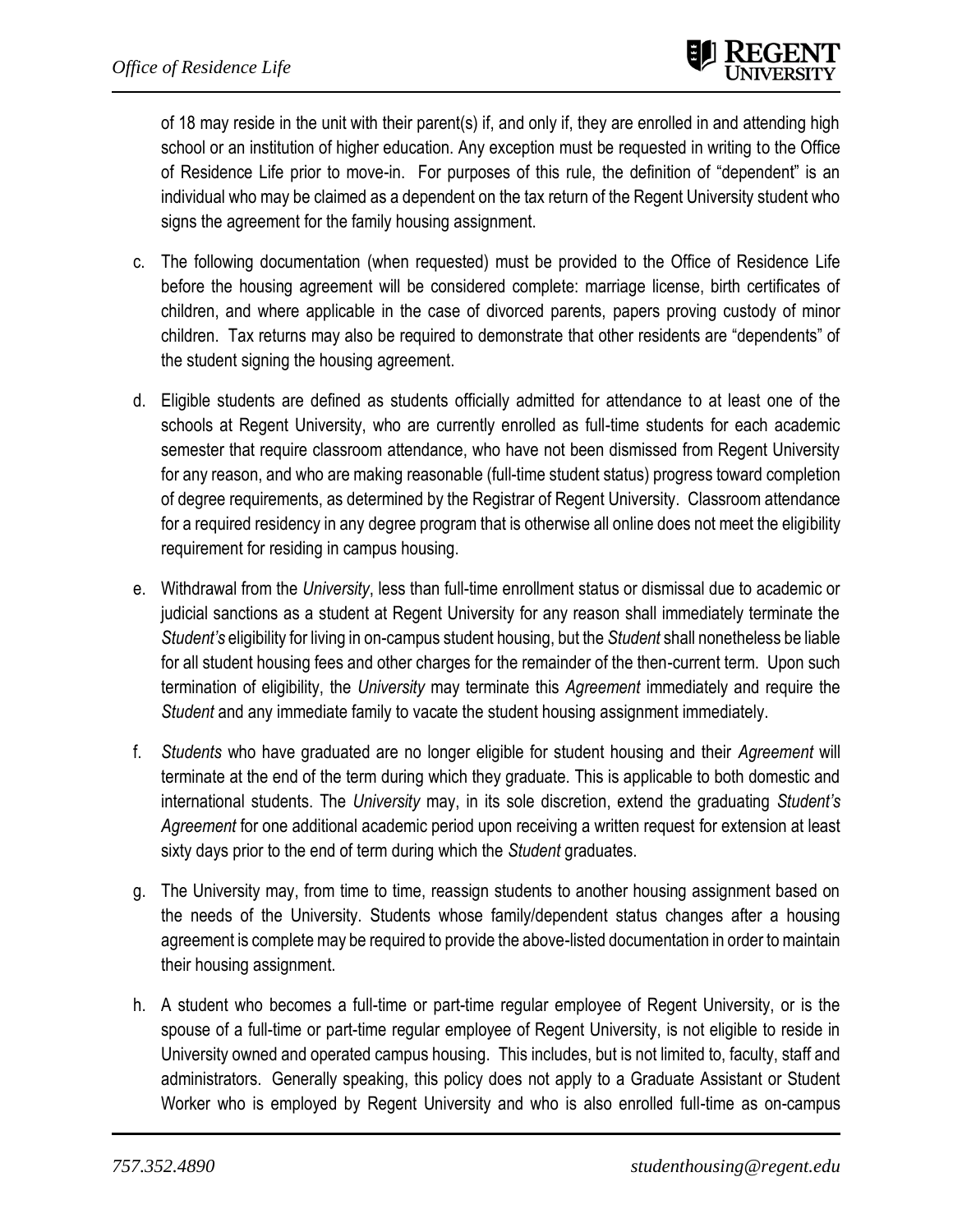student. In the event a student residing in campus housing becomes a full-time or part-time regular employee of the University, the student must move out of campus housing by the end of the term during which the student becomes employed as a full-time or part-time regular employee of the University.

### **3. INITIAL AND RENEWAL TERMS.**

Upon expiration of the initial term indicated in the *Agreement Acceptance Form*, unless the *University* determines to terminate the *Agreement*, the *Agreement* will automatically renew for the next academic period. For the purpose of this *Agreement*, academic periods are defined as follows:

- For traditional undergraduate (unmarried, 24 years old or younger), a full undergraduate academic year is typically from mid-late August to early May (refer to Academic Calendar for specific dates).
- For graduate and non-traditional undergraduate residents of Regent Village:
	- $\circ$  Fall August 1 through December 31
	- $\circ$  Spring January 1 through May 31
	- $\circ$  Summer June 1 through July 31.

## *Applicable for Regent Commons Residents (Constitution & Foundation Hall) AND Undergraduate Residents in Regent Village Shared Two Bedroom Apartments:*

## *Campus housing will close at noon on 12/11/20 and re-open at 8:00 a.m. on 1/9/21. All residents must be out of their housing assignments between noon on 12/11/20 and 8:00 a.m. on 1/9/21. Please make personal and family travel arrangements accordingly.*

- a. The *University* may, in its sole discretion, terminate this *Agreement* at the end of the initial term or at the end of any renewal term by giving the *Student* written notice of termination.
- b. The *Student* shall deliver [a Notice To Vacate](https://www.regent.edu/campus/housing/forms/vacate_notice.cfm?sec_nav=) to the *University* no later than October 31 if the *Student* is vacating on or before December 31, the Fall *Agreement* period. The Notice to Vacate will be due no later than February 28 if the *Student* is vacating at the end of the spring (May 31) or summer (July 31) *Agreement* terms.If the *Student* fails to give the aforesaid notice on a timely basis, the *Agreement* will automatically renew for an additional term, unless the *University* exercises its right to terminate. Any such Notice to Vacate shall be effective only on the last day of the last month in any term and shall be delivered to the *University* at least 90 calendar days before the last day of the month in which termination of the *Agreement* is to occur.
- c. This *Agreement* will automatically terminate at the end of the term in which the *Student* graduates unless an extension has been requested and approved in writing by the *University*. Graduating students are required to submit a **Notice To Vacate** as outlined above.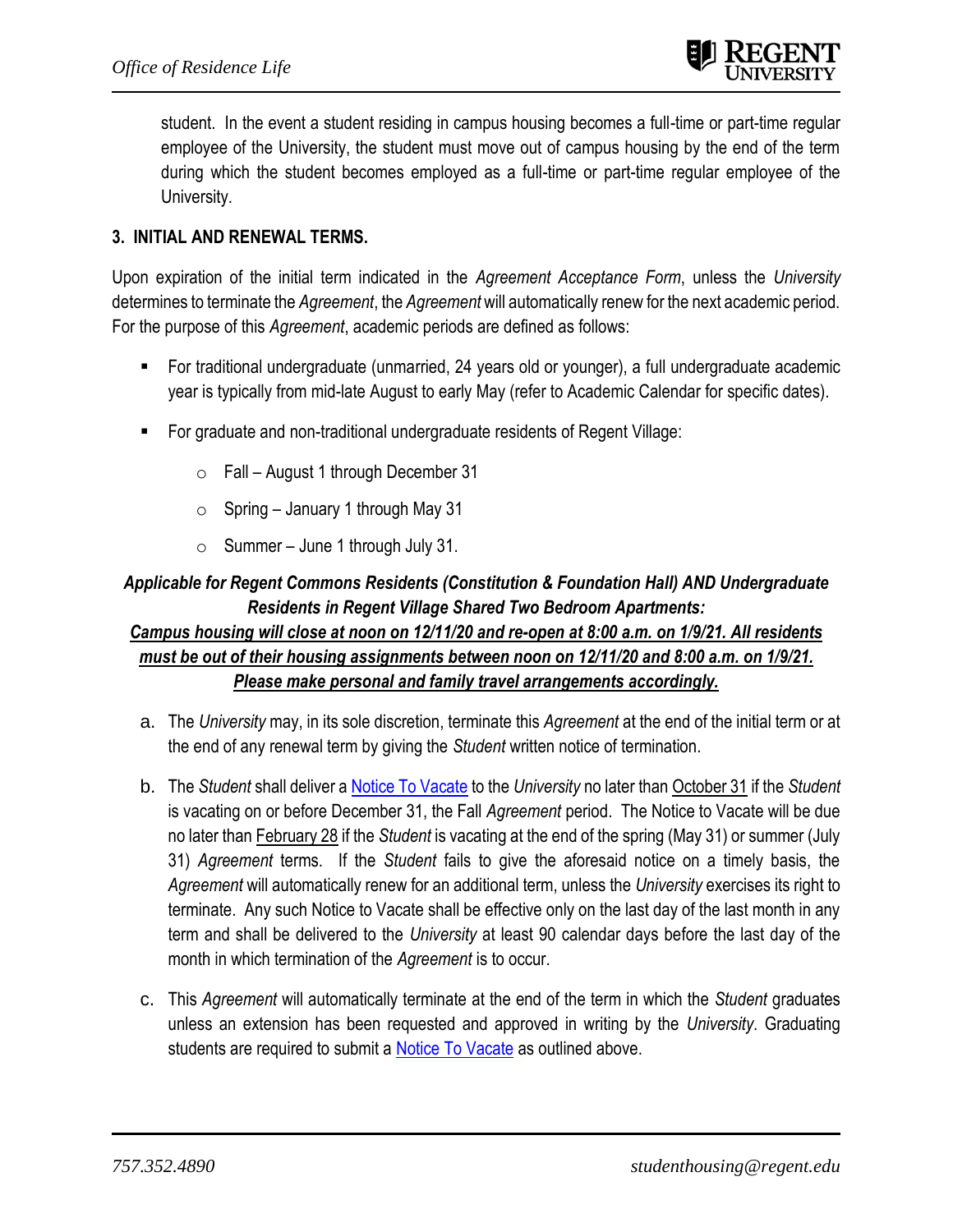#### **4. SEMESTER STUDENT HOUSING FEE.**

The semester (fall, spring, or summer) student housing fee payable under this *Agreement* is noted in the *Agreement Acceptance Form*. Full semester payments shall be payable without notice, demand, or deduction as follows:

- a. The *Student* shall make a full semester student housing fee payment based on established payments deadlines by the Regent University Business Office. Payment deadline information can be found here: The payment deadline for the current term can be found here: [http://www.regent.edu/admin/busoff/student.cfm.](http://www.regent.edu/admin/busoff/student.cfm) The *Student* shall additionally pay a student housing deposit prior to occupying the premises.
- b. The *Student* receiving student loans will have their semester student housing fee payment deducted from the proceeds of their student loans. If the student loans are insufficient to pay the full student housing fee, the Student will be liable for the balance. If a balance remains by September 15 (fall), January 15 (spring) or June 15 (summer) and the *Student* has not enrolled in the University Tuition Installment Plan (see Section 4 "d" and "e") the University may exercise the timeline and process for removal from student housing as identified in Section 4 "f, g, and h."
- c. If the *Student* is making personal payments via cash, check or credit card, these are to be paid at the University Business Office or at the University's online payment website, called Genisys.
- d. A *Student* may not occupy a housing assignment until the semester student housing fee has been paid in full unless:
	- o University Central Financial Aid records indicate a Student's loans and/or other financial aid will be dispersed following the initial date of occupancy.
	- o *Student* has enrolled in the University's Tuition Installment Plan (TIP). See Section 4 "f."
- e. *Students* electing to utilize the University's Tuition Installment Plan (TIP) may make 4 equal payments for housing, tuition and any other fees throughout the fall or spring semesters (3 equal payments will be made for the summer semester). For more info on the University TIP: [http://www.regent.edu/admin/busoff/tuition\\_installment.cfm](http://www.regent.edu/admin/busoff/tuition_installment.cfm)
- f. Failure to pay a semester housing fee balance (see Section 4 "b" and "c") or, if utilizing the University TIP, failure to meet a TIP payment will constitute a breach of this Agreement and the University may terminate this Agreement immediately.
- g. If the then current TIP payment is not made by its original due date, the University may issue a 5 Day **[Notice To Vacate](https://www.regent.edu/campus/housing/forms/vacate_notice.cfm?sec_nav=)** obligating the *Student* to remove themselves, their property and any immediate family from their student housing assignment should full TIP installment payment not be made by 10:00 a.m. the fifth day after its original due date.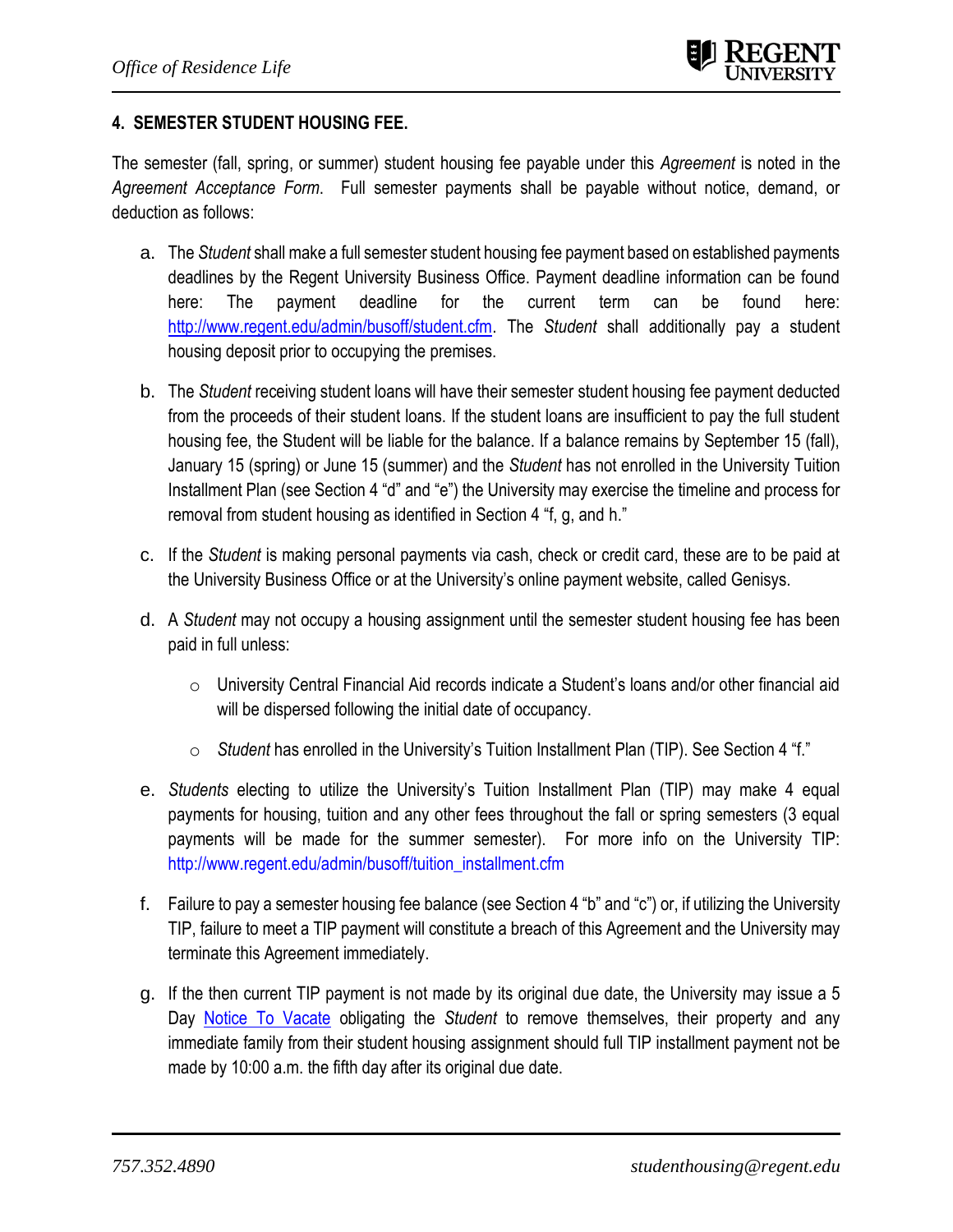- h. If the then current TIP payment is not made by the fifth day after its original due date, the University may remove *Student* access to the on-campus student housing assignment via main entry door lock change or disablement. Additionally, removal of the Student, removal of the Student's property and removal of any immediate family from the on-campus student housing assignment may occur. Please see Section 1, "Inapplicability of the Virginia Residential Landlord & Tenant Act."
- i. The *University* may increase or decrease the student housing fees, or charges for services, or make any other changes in this *Agreement* deemed necessary upon giving the *Student* written notice sixty (60) days prior to the expiration of the initial or any renewal term. Such change shall be effective at the beginning of the next *Agreement* term. Each *Student* agrees to be fully bound by this *Agreement*.
- j. Each *Student* assumes full personal liability for the payment of their portion of all student housing fees applicable to their student housing assignment, regardless of whether any other *Student*, who is also fully bound and liable to their portion, fails to perform as required by this *Agreement*.
- k. Any student housing fees or other charges owed by the *Student* shall be deemed to be student loans for all purposes including, but not limited to, bankruptcy.
- l. No semester housing fees shall be prorated. The *Student* is responsible for the full semester housing fee.
- m. The *Student* canceling their Student Housing Agreement for any reason other than complete withdrawal from the *University*, they will be financially responsible for a portion of the semester fee. These charges are described below:
	- o The following charges apply to **students who have never before lived on campus** (incoming first-semester freshmen, transfer, or first-year graduate students):
		- **■** If written notice of cancellation is received by Student Housing via the Request to [Terminate Housing Form](https://www.regent.edu/campus/housing/forms/terminate.cfm) **prior** to the student accepting his or her assignment in Genisys, the student will receive a refund of their housing deposit.
		- **■** If written notice of cancellation is received after the student accepts his or her assignment in Genisys, the student will **forfeit** his or her housing deposit.
	- o The following charges apply to **returning students who have lived on campus** (secondsemester freshmen and transfer students, returning upperclassmen students, i.e., sophomores, juniors, seniors, and returning graduate students):
		- If written notice of cancellation is received by Student Housing via the Request to [Terminate Housing Form:](https://www.regent.edu/campus/housing/forms/terminate.cfm)
			- o **Fall Semester**
				- After the Room Selection Process, but no later than July 31<sup>st</sup> for the academic year, the *Student* will be responsible for **\$500** of the original fall semester fee.
				- **EXECUTE:** After July 31<sup>st</sup>, but no later than the first day of classes of the upcoming academic semester, the *Student* will be responsible for **\$750** of the original fall semester fee.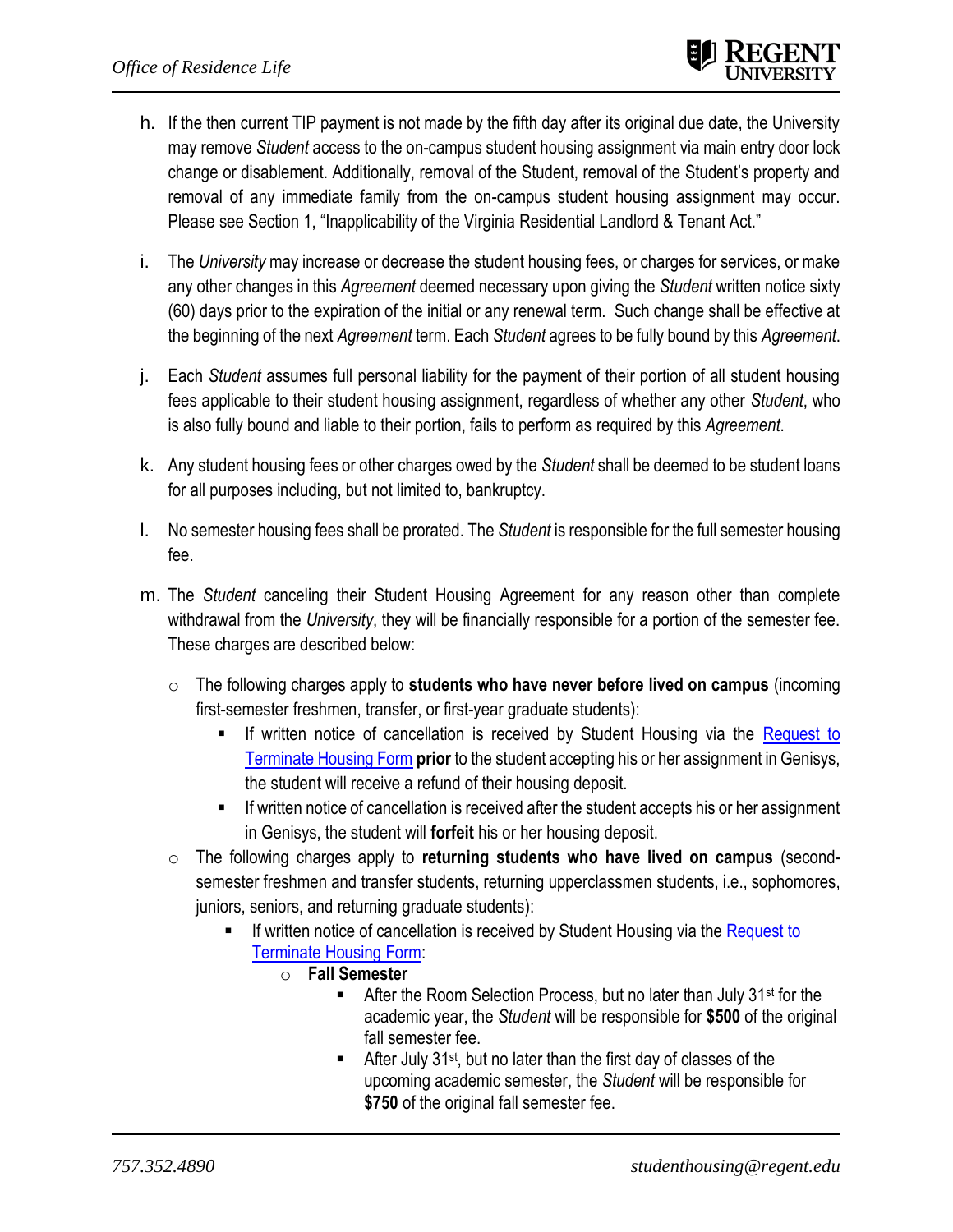- o **Spring Semester**
	- If the *Student* cancels their housing agreement **before** December 1<sup>st</sup>, they will be responsible for **\$500** of the original spring semester fee.
	- **E** If the *Student* cancels their housing agreement **after** December 1<sup>st</sup>, but no later than the first day of classes of the upcoming academic semester, the *Student* will be responsible for **\$750** of the original spring semester fee.
- o **Summer Semester**
	- If the *Student* registers for summer housing, but then cancels **before** May 11th, they will **not** be responsible for the original semester fee.
	- If the *Student* registers for summer housing, but then cancels **after** May 11th, they will be responsible for **\$250** of the original summer semester fee.

#### **5. ON-CAMPUS STUDENT HOUSING ASSIGNMENT DEPOSIT.**

The *Student* agrees to deposit with the *University* before occupying the student housing assignment. The sum of the deposit is contingent upon the residential area in which a student will reside, the specific type of housing assignment and if a student is a graduate or undergraduate. The deposit is required to ensure that the student housing assignment (including all keys, fixtures, facilities, and appliances) will be returned to the *University* at the end of the term in its present condition, except for normal wear and tear.

- a. For all new undergraduate students, both traditional and non-traditional age, the housing deposit is paid in combination with the enrollment deposit. This is done after admittance to the university.
- b. For all current/returning undergraduate students, either traditional and non-traditional age, a \$200, \$350, or \$500 housing deposit is due at the time of application to housing or due within 7 calendar days of receiving an electronic offer of student housing assignment (this is contingent upon the residential area to which the *Student* is assigned).
- c. For all graduate residents and current/returning non-traditional undergraduate residents (those students that are assigned to Regent Village), a \$350 or \$500 deposit is due within 7 calendar days of receiving an electronic offer of student housing assignment. The offer is forfeited if the \$350 or \$500 fee is not received within 7 calendar days.
- d. Upon termination of occupancy and after the payment in full of all student housing fees or other money due to the *University*, the deposit (without interest), or so much thereof as the *Student* is entitled to receive, will be returned to the *Student* within thirty (30) calendar days after the end of the *Agreement* period. If the deposit is not sufficient to cover the costs of repairs or replacements beyond those associated with normal wear and tear or any charges due the *University*, the *University* will place a charge on the *Student's* account for funds due.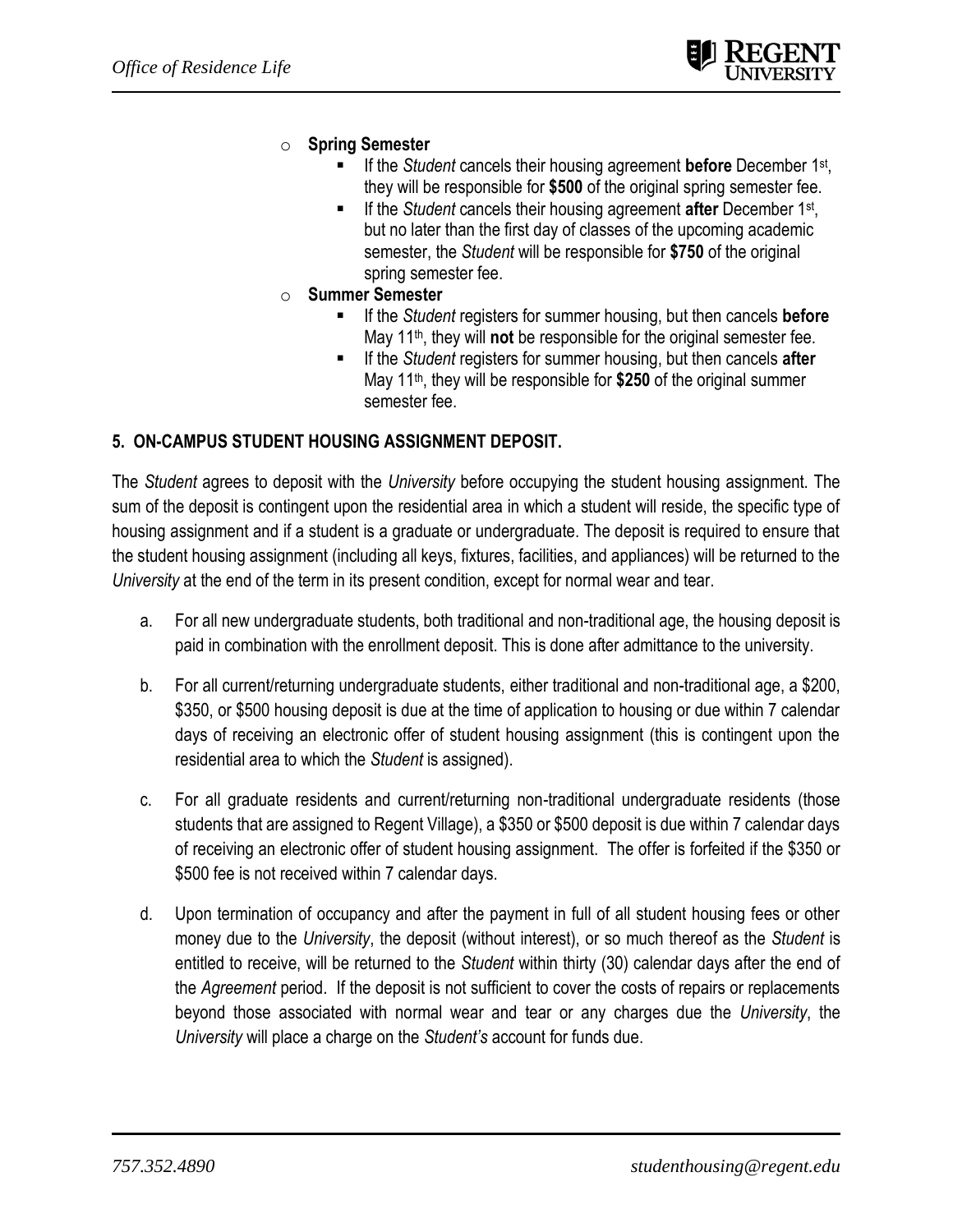#### **6. SUB-ASSIGNING STUDENT HOUSING ASSIGNMENTS (SUBLETS).**

No on-campus student housing assignment may be exchanged or sublet.

#### **7. STUDENT OBLIGATIONS (applicable to residents of Regent Commons and Regent Village).**

- a. The *Student* is responsible for becoming familiar with all information and adhering to all policies contained in the Regent University Residence Life Handbook & Student Handbook. Those Handbooks are not Agreements, and the University may revise them at any time and from time-totime. The *Student* is responsible to become familiar with any such revisions.
- b. The *Student* shall not use or possess within student housing assignments any of the following: pets (only fish in 5 gallon or smaller, fresh water aquariums and University Disability Services-approved emotional support or service animals are permitted; for more information on the University emotional support animal (ESA) and service animal policy, please visit [http://www.regent.edu/community](http://www.regent.edu/community-spiritual-life/disability-services/)[spiritual-life/disability-services/](http://www.regent.edu/community-spiritual-life/disability-services/) or contact University Disability Services at 757-352-4797), candles & incense, illegal drugs, tobacco, alcoholic beverages, firearms, ammunition, firecrackers or similar explosives, edged weapons other than folding-blade pocket knives, fuel containers (gasoline, kerosene, propane and coal), exterior aerials, non-surge protected extension cords, supplemental space heaters, disabled vehicles, or any item which the *University* determines and declares to be unsafe, unhealthy, illegal, or inconsistent with the image and objectives of Regent University. A more comprehensive listing of prohibited items in campus housing can be found in the Residence Life Handbook.
- **c.** The *Student* shall exercise proper ventilation practices while residing in a student housing assignment. Due to high humidity levels, the Hampton Roads area has the potential to be a highmildew area. Dark, humid environments, such as bathrooms with showers, are susceptible to the buildup of mildew. For the safety and protection of both personal health and the student housing assignment, the *Student* should use the ventilation fan in the bathrooms of the student housing assignment to avoid the accumulation of mildew or other growth, allow ample sunshine to enter the student housing assignment by opening blinds, and follow the maintenance/cleaning instructions included with devices such as humidifiers and vaporizers. The *University* is not responsible for damages caused by mildew or growth in the student housing assignment in the event the *Student*  did not properly exercise proper ventilation practices.

The *University* is not responsible for the loss or damage to personal property, nor is it responsible for injury to the *Student* or his/her visitors. *It is strongly recommended the Student obtain renter's insurance.*

#### **8. VACATING PREMISES**

At the termination of this *Agreement*, the *Student* shall promptly vacate the on-campus housing assignment, leaving it in substantially the same condition as at the time of commencement of this *Agreement*, ordinary wear and tear excepted. Any personal property left after termination of this *Agreement* will be deemed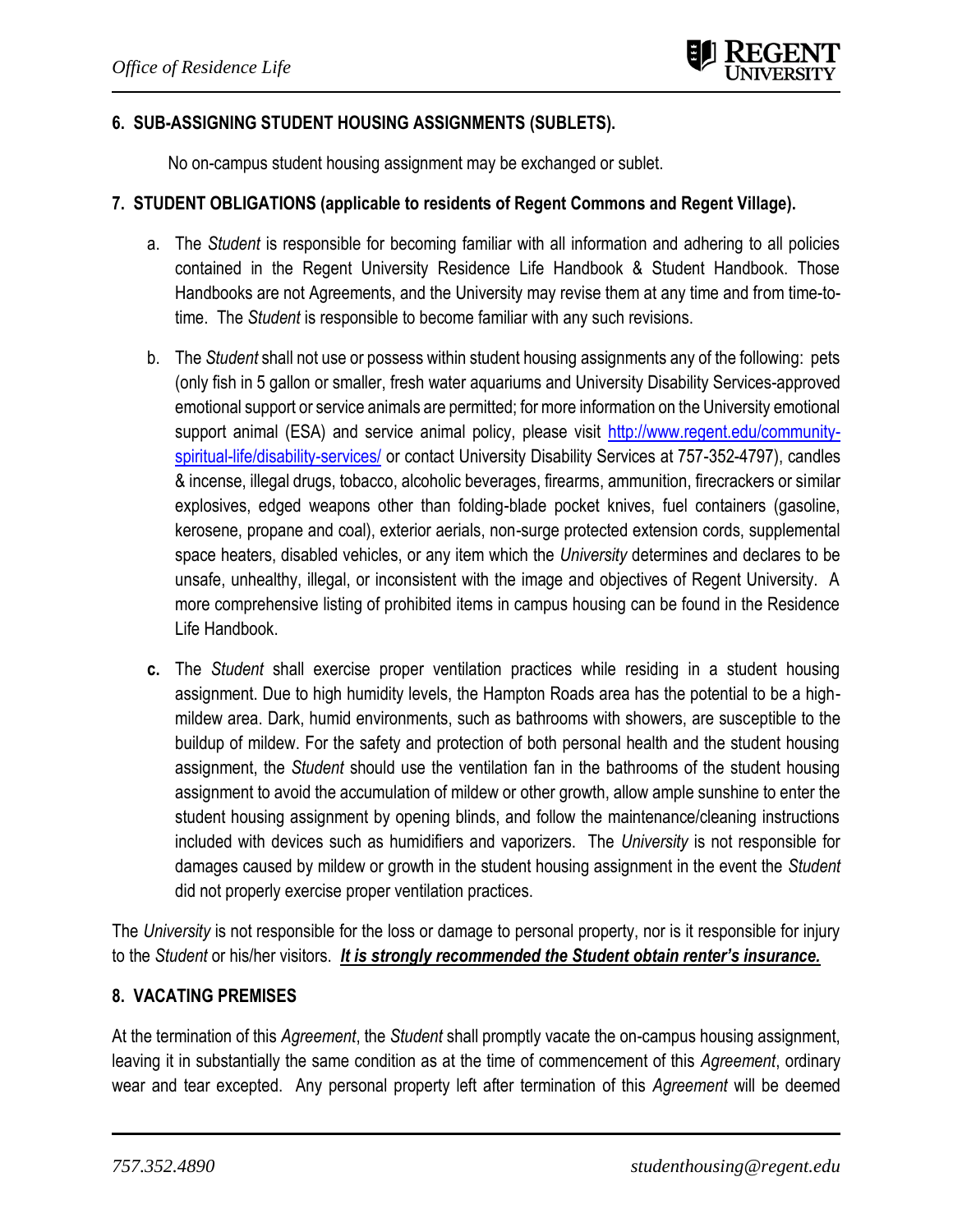abandoned. A fee will be charged to the *Student* for the removal of any abandoned furniture. The *Student*  shall also be responsible for the cleanliness of the on-campus student housing assignment, leaving it in substantially the same condition as at the time of the commencement of this *Agreement*. A listing of the fees for damages, repairs and cleanings that a vacating resident may be charged can be found here: [https://www.regent.edu/campus/housing/pdf/DamageChargeSheet.pdf.](https://www.regent.edu/campus/housing/pdf/DamageChargeSheet.pdf) Residents can expect a carpet cleaning charge (dependent upon the condition of the carpet) to be deducted from their housing deposit when carpet cleaning is required. If carpet cleaning is not deemed necessary in a housing assignment then no carpet cleaning will be assessed. *If the Student fails to vacate immediately upon termination of this Agreement for any reason, the University reserves the right to remove access to the student housing assignment via main entry lock change or disablement, remove the Student, the Student's family and possessions, with such force as may be necessary under the circumstances.*

#### **9. DEFAULT**

If the *Student* violates any of the provisions of this *Agreement*, or any of the policies and/or expectations for behavior established by the Residence Life Handbook and/or the *University's* Student Handbook, then the *University* shall have the right to recover immediate possession of the on-campus student housing assignment. *Please see Section 1, "Inapplicability of the Virginia Residential Landlord & Tenant Act."* 

#### **10. FORCE MAJEURE**

The University and the Office of Residence Life assume no responsibility for failure to perform any terms or conditions of this Agreement due to circumstances beyond its control, including but not limited to any act of God or a public enemy or terrorist, act of any military, civil or regulatory authority, change in any law or regulation, fire, flood, earthquake, storm or other like event, pandemic or other medical situation, disruption or outage of communications, power or other utility, labor problem, unavailability of supplies, or any other cause, whether similar or dissimilar to any of the foregoing, which could not have been prevented by such party with reasonable care (each, a "Force Majeure Event").

When a Force Majeure Event occurs, the University may find it necessary to temporarily or permanently relocate a resident. Additionally, the University reserves the right to temporarily or permanently close all or part of any housing facility. The University will provide additional details upon such occasions.

No compensation is provided for loss of student's time in dealing with a displacement (either temporary or permanent) nor remuneration for discomfort or inconvenience.

As a general rule, semester housing fees are not prorated (see Section 4 Letter l). However, should the University need to close due to a Force Majeure Event, the University reserves the right at its discretion to adjust housing charges that it deems appropriate based on the circumstances.

Students who choose to vacate their on-campus housing assignment when the University has issued no such directive shall be responsible for the full semester housing fee and all other associated fees.